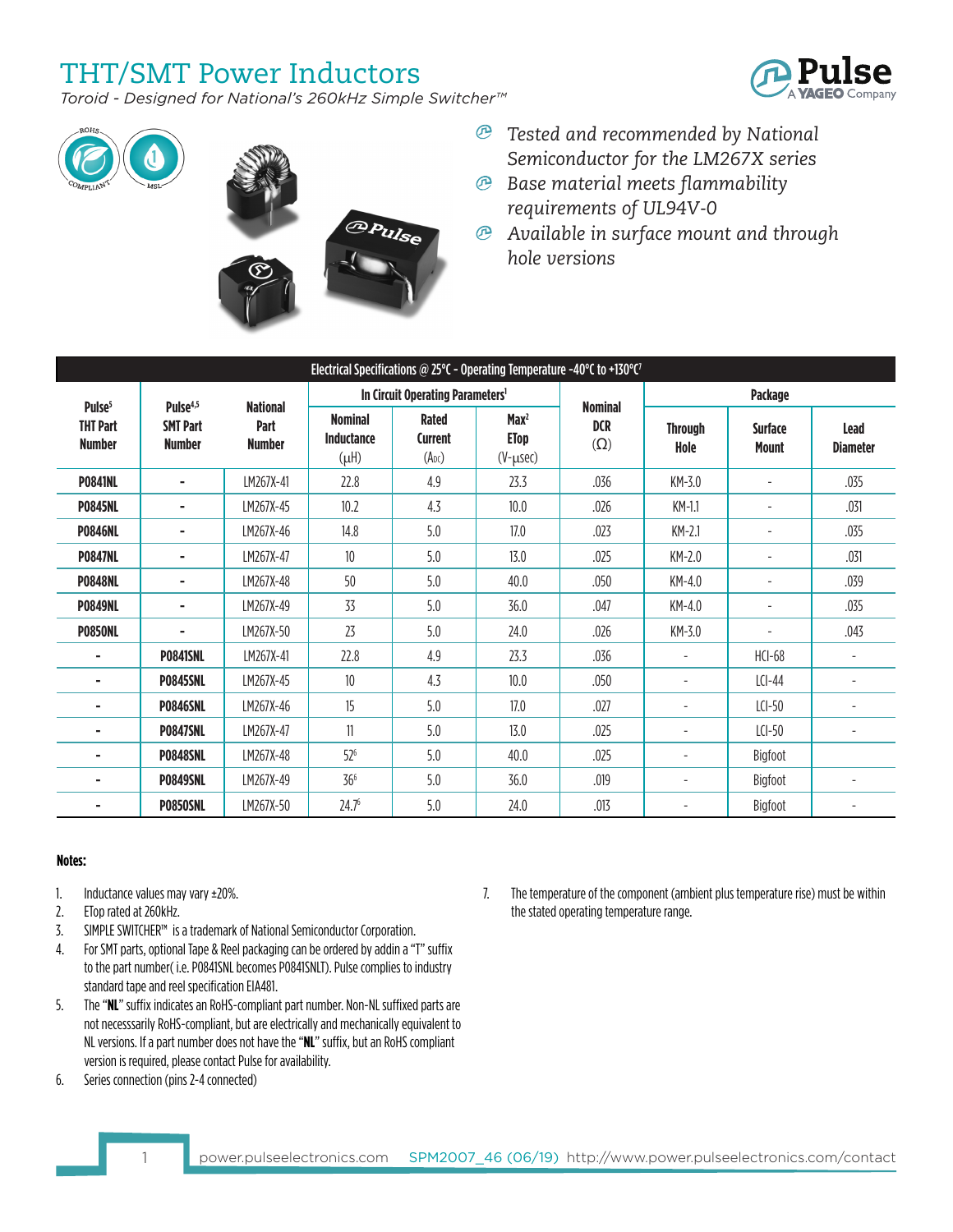## THT/SMT Power Inductors

*Toroid - Designed for National's 260kHz Simple Switcher™*



### **Mechanicals**



**KlipMount™ Series**





| <b>PKG</b>    | A             | B             | C              | D             | E            |
|---------------|---------------|---------------|----------------|---------------|--------------|
| KM-1.1        | .350<br>8,89  | .580<br>14,74 | .715<br>18,17  | .290<br>7,37  | .110<br>2,80 |
| <b>KM-2.0</b> | .450<br>11,43 | .650<br>21.08 | .700<br>17,78  | .325<br>8,26  | .150<br>3,81 |
| KM-2.1        | .460<br>11,69 | .670<br>17,02 | .750<br>19,05  | .335<br>8,51  | .150<br>3,81 |
| KM-3.0        | .450<br>11,43 | .830<br>21,09 | .950<br>24.13  | .415<br>10,55 | .150<br>3,81 |
| KM-4.0        | .600<br>15,24 | .950<br>24,13 | 1.350<br>34.29 | .475<br>12,07 | .225<br>5,72 |

**Dimensions:**  $\frac{\text{Inches}}{\text{mm}}$ 

Unless otherwise specified, all tolerances are:  $\pm \frac{010}{0.25}$ 

### **Mechanicals**

### **LCI Series**

SEATING PLANE



4 SURFACES  $\boxed{\bigcirc}$  .005/0,13



|  | <b>PKG</b>    | A             | B             |              | D             |               | G             |
|--|---------------|---------------|---------------|--------------|---------------|---------------|---------------|
|  | $LCl-44$      | .600<br>15,24 | .620<br>15,75 | .390<br>9,91 | .500<br>12,70 | .550<br>13,97 | .510<br>12,95 |
|  | <b>LCI-50</b> | .670<br>17,02 | .700<br>17,78 | .390<br>9,91 | .580<br>14,74 | .620<br>15,75 | .590<br>14,99 |

#### **Notes:**

1. Dimension "D" is measured across terminal blocks only. 2. Coil must clear seating plane by $\frac{.010}{0.25}$  MIN

| LCI-44                            | LCI-50 |
|-----------------------------------|--------|
| <b>Weight</b> 3.6 grams 4.8 grams |        |
| Tape & Reel 200/reel 200/reel     |        |
| <b>Tube</b> 30/tube 30/tube       |        |